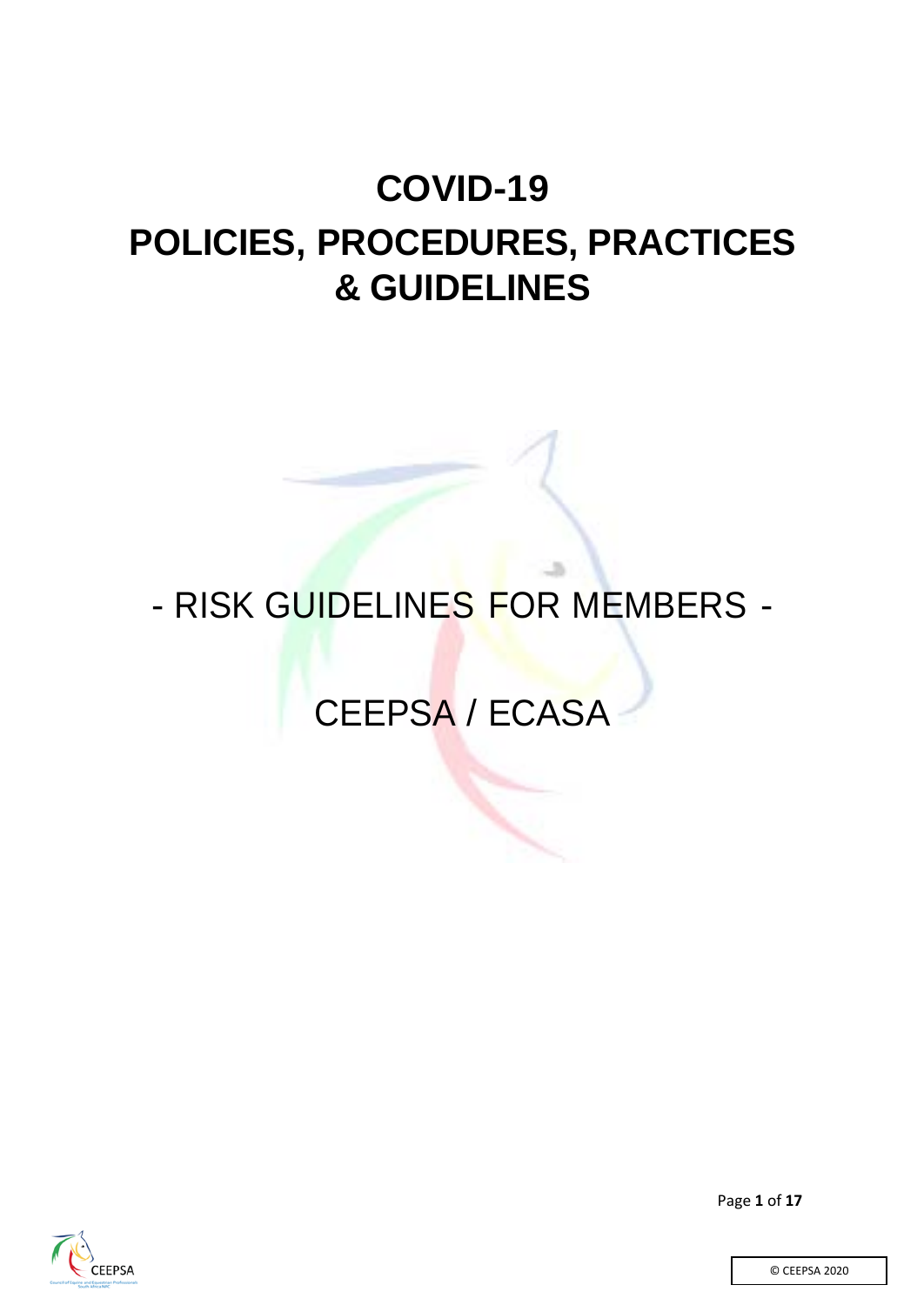# **1 INTRODUCTION TO THE MEMBER'S COVID-19 RISK GUIDELINES**

### **1.1 BACKGROUND**

CEEPSA / ECASA sees the importance of ensuring that its Members are protected from the devastating effects of COVID-19. This COVID-19 Risk Guidelines is implemented and reviewed on a regular basis.

#### **1.1.1 PURPOSE**

To set out the CEEPSA / ECASA Member's policy and objectives, and to ensure that the COVID-19 Guidelines are implemented, integrated and practiced by all management and staff.

b.

#### **1.1.2 LEGAL BASIS**

- Occupational Health and Safety Act 85 of 1993, as amended.
- Disaster Management Act 57 of 2002, as amended

#### **1.1.3 QUALITY POLICY STATEMENT**

It is envisaged that CEEPSA / ECASA Members will adhere to these guidelines in order to adopt a standardised approach and operating procedure across Stable Yards and Equestrian Facilities.

- a. The CEEPSA / ECASA Member is committed to establishing and sustaining a safe workplace, where Members, and essential personnel are informed of the dangers involved in the work they conduct, as well as ways of mitigating risk. Essential personnel extend to include Veterinarians, Farriers, Yard Managers, Trainers, Instructors, Riders & Horsemen (hereafter defined as "Workers").
- b. All CEEPSA / ECASA Member's workers will be trained in these policies, procedures and practices.
- c. The following information will be recorded and documented:
	- Adoption of an industry wide risk management guidelines.
	- The effectiveness of the risk management guidelines.
	- Analysis of reviews to identify application trends.
	- Propose corrective actions and their effectiveness.
	- Ongoing skills and training of workers at the Member's stable yard or equestrian facility.
	- Personnel performance in terms of the application of these policies.



Page **2** of **17**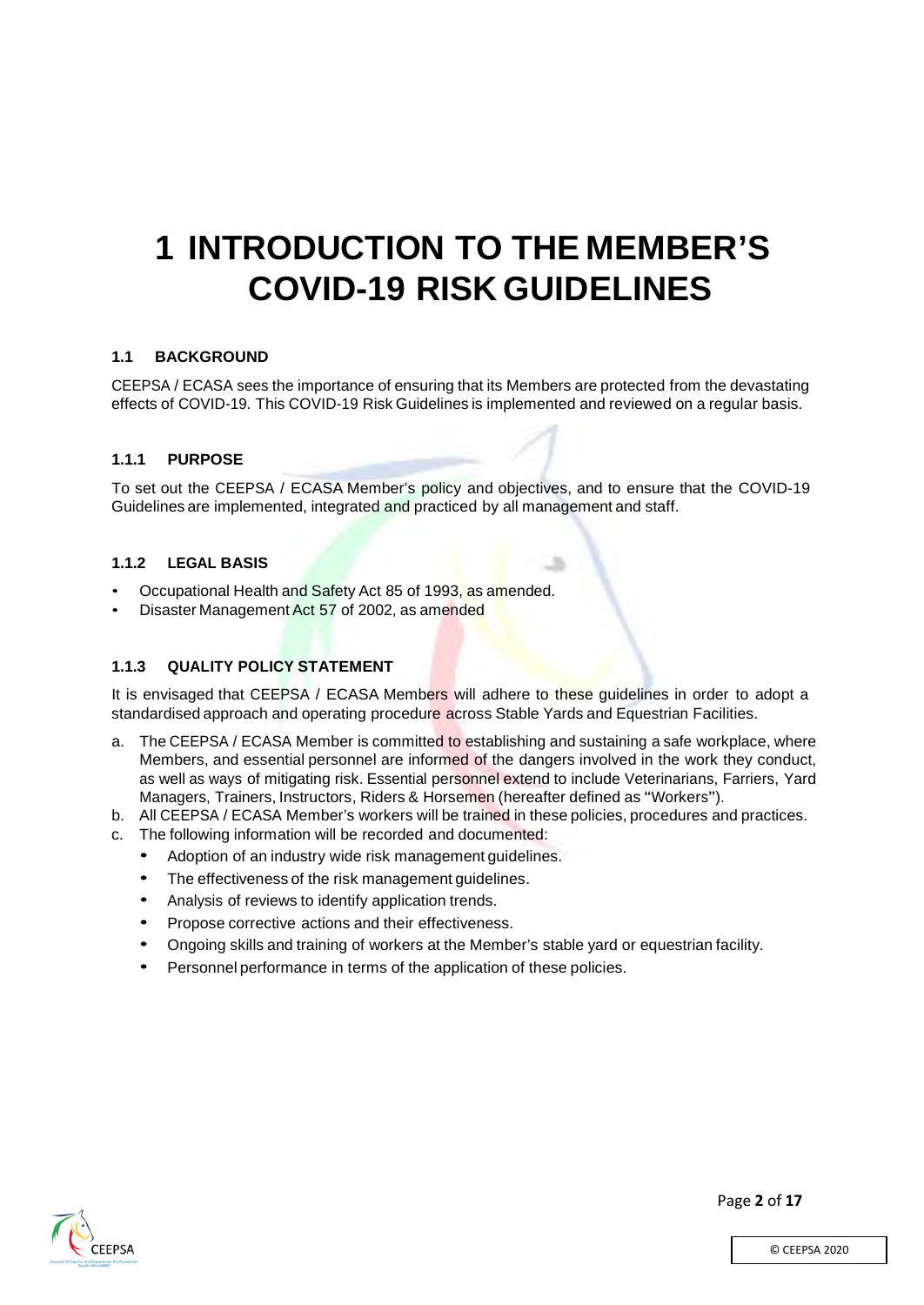# **2 COVID-19 GUIDELINES**

### **COVID-19: INTRODUCTION**

Coronaviruses are a large family of viruses that may cause respiratory infections ranging from the common cold to more severe diseases such as Middle East Respiratory Syndrome (MERS) and Severe Acute RespiratorySyndrome (SARS).The most recent Corona virus disease is COVID-19.

Common signs of infection include respiratory symptoms, fever, coughing, shortness of breath and breathing difficulties. In more severe cases, infection can cause pneumonia, severe acute respiratory syndrome, kidney failure and even death, according to the World Health Organisation (WHO).

#### **2.1 APPLICATION**

These guidelines apply to all Member's employees, staff and instructors of CEEPSA / ECASA.

#### **2.2 MEMBER'S RESPONSIBILITY**

#### **2.2.1 DUTY TO PREVENT WORKER EXPOSURE TO COVID-19 INFECTION**

The Member is required to take reasonable steps to ensure the health and safety of its Staff and other parties at its workplace being a stable yard or equestrian facility. With respect to COVID-19, that responsibility includes requirements of the Occupational Health and Safety Act 85 of 1993, Department of Labour requirements, and the implementation of policies and procedures to protect workers from the risk of exposure to COVID-19.

### **2.2.2 FULFILLING EMPLOYER RESPONSIBILITY TO ENSURE A HEALTHY AND SAFE WORKPLACE**

The Member has an obligation under the Occupational Health and Safety Act 85 of 1993 (Section 8) to ensure the health and safety of workers at its workplace and places where work is being done. With respect to COVID-19, this obligation includes protecting Workers by following the orders of the Department of Labour and developing control measures to prevent worker exposure. These measures include the following:

- Ensuring that the following "Workers" (including Grooms, Instructors, Coaches, Vets, Farriers and other Equestrian staff) do not come to work:
	- ് moby/യുണ്ടു അവളുടെ അവളുടെ അവളുടെ അവളുടെ അവളുടെ അവളുടെ അവളുടെ അവളുടെ അവളുടെ അവളുടെ അവളുടെ രണ്ടു വരുന്നു.<br>Symptoms are completely resolved. Workers who have travelled internationally. In these cases, they must remain away from the workplace for at least 14 days.
	- o Workers who live in the same household / accommodation facility as a confirmed or clinical COVID-19 case who is self-isolating.
- Maintaining a distance of one and a half metres between workers and others wherever possible, by revising work schedules, organising work tasks, posting occupancy limits (for example, on access doors and other small spaces), and limiting the number of workers at one time in rest areas.
- Ensuring that the number of people are in each area of a stable yard or equestrian facility are within the occupancy limits.
- Provide each worker with hand sanitizers, soap and clean water to wash their hands and disinfectants to sanitize their designated work area.
- Workers interacting with the public are instructed to sanitise their hands between each interaction with public
- Take any other measures indicated by a risk assessment.



Page **3** of **17**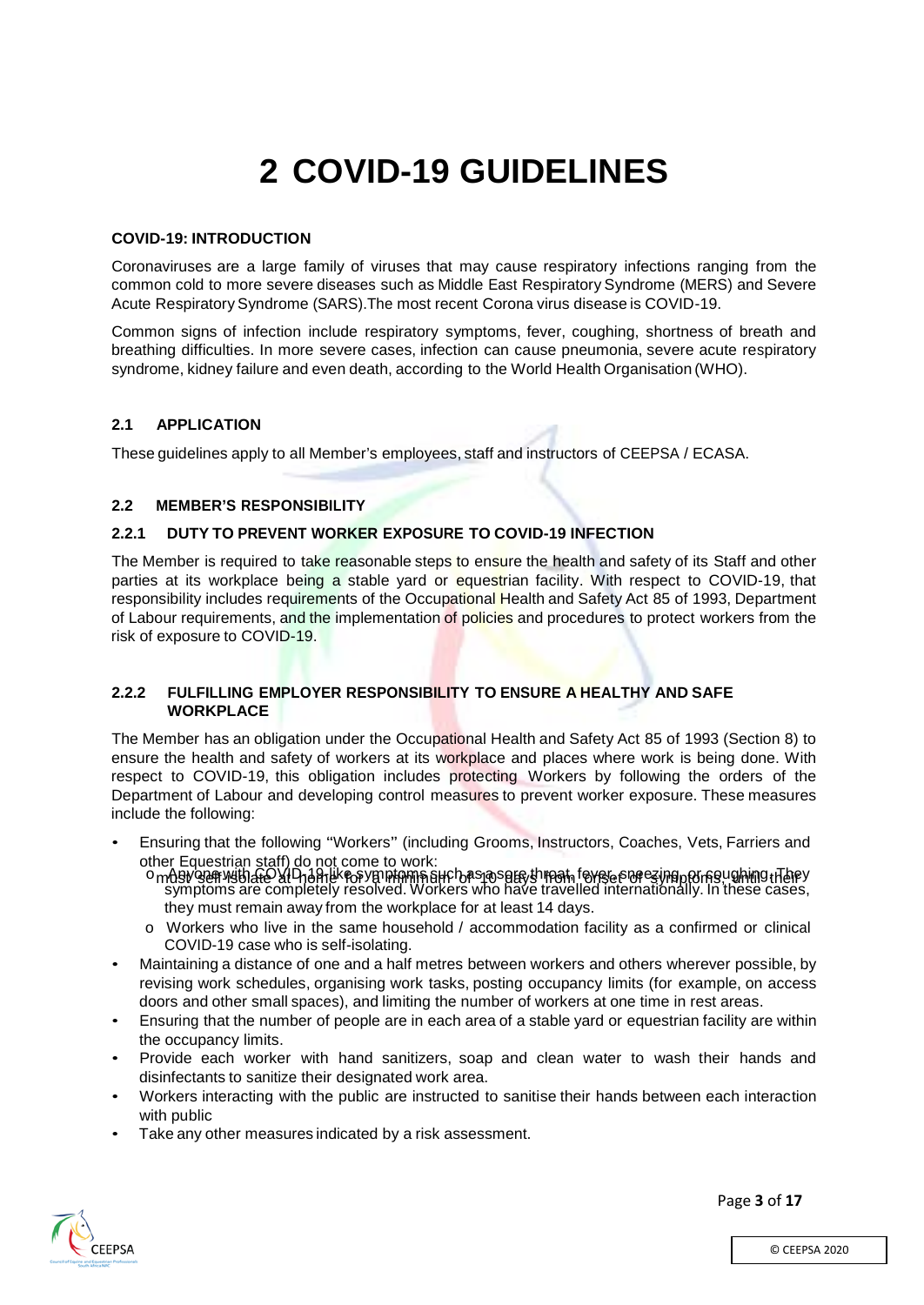The virus can persist on non-porous materials (leather bridles / saddles / halters / nylon halters. lead ropes / gate latches / door-handles / spray nozzles) longer than on porous materials (cotton lead ropes / saddle pads).

It the therefore essential to:

- Not touch anything unless you need to use it.
- Avoid sharing equipment & supplies between grooms and riders.
- Clean communal leather tack daily with a long-lasting sanitiser.
- Disinfect gate latches, spray nozzles, pitchforks, wheelbarrows and other frequently used nonporous surfaces regularly.
- Disinfect frequently handled areas and objects such as stable door handles, hose ends, light switches and feed scoops.
- Only designated individuals (ground staff / trainers) should move or set jumps or handle other arena equipment.

### **The shared use of grooming supplies, helmets and tack should be prohibited as these may be sources of environmental transmission of COVID-19 to other humans.**

# **2.2.3 MEANINGFUL ENGAGEMENT IN PROTECTING THE WORKPLACE AGAINST COVID-19**

The member will ensure there is a mechanism in place for Workers to raise concerns regarding COVID-19 exposure at the workplace.

# **2.2.4 WORKING AT MORE THAN ONE WORK LOCATION**

The Member undertakes to control potential risk relating to workers working in more than one location as follows:

- Implement measures aimed at preventing Workers from comingling at multiple work locations, for example changes to shift scheduling to minimise worker contact.
- Implementing enhanced and rigorous cleaning and hygiene practices in staff rest areas, wash facilities and groom's areas to eliminate / minimise potential risk where practicable.

# **2.2.5 MEASURES TO HELP ACHIEVE PHYSICAL DISTANCING IN THE STABLE YARD / EQUESTRIAN FACILITY**

Some options may include:

- Revision of work schedules for some staff to limit the number of workers on site at a given time.
- Posting occupancy limits in confined areas and small spaces.
- Limiting the number of workers at one time in rest areas by staggering rest times.
- Reducing in-person meetings and other gatherings.
- Maintaining an up-to-date list of all staff at the workplace.
- Using tape to mark of areas where workers can and cannot walk, or to mark off areas where categories workers may access in accordance with their job function (instructors do not need to access the stable areas where they are assisted by grooms or riders).
- Posting signage to remind workers and riders to maintain their distance when interacting.
- Postponing, re-arranging, or planning work tasks in such a way that workers are not required to work in proximity to one another.
- Managing worker transportation so that two workers are not required to travel in a single vehicle when away from the premises.

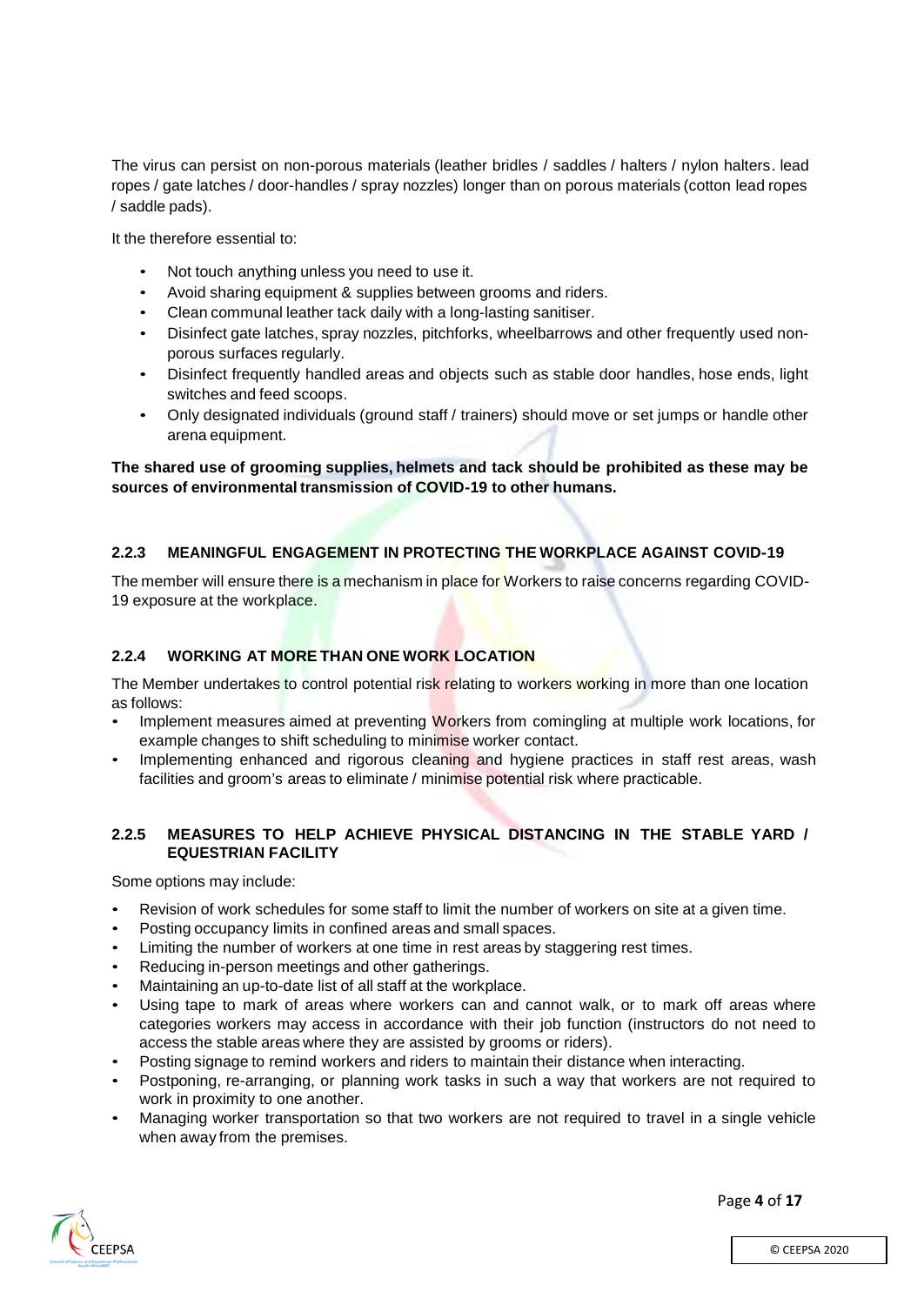# **2.2.6 WHEN PHYSICAL DISTANCING CANNOT BE MAINTAINED**

In situations where it is not possible to ensure one and a half metres of distance between workers through these measures, Member will consider other control measures as appropriate. The following measures will also be taken:

- Provision of adequate hand-washing facilities on site for all Workers. The Member will l ensure that their location is visible and easily accessed. Alcohol-based hand sanitiser (minimum 70% alcohol), Residual-based Sanitisers or soap and water will be provided to help prevent the spread of COVID-19.
- The Member will provide and maintain adequate washroom facilities, as required by the Occupational Health and Safety Act 85 of 1993.
- Arrange physical barriers to be placed between tack and stable areas work areas or demarcate specific areas where workers may perform their duties unhindered from the activities of other workers; or
- If necessary, following a risk assessment:
	- o Supply Workers free of charge with appropriate PPE based on a risk assessment of the working place (being a Stable Yard or Equestrian Facility).
	- o Undertake symptom screening measures of persons other than the workers entering the workplace with due regard to available technology and any guidelines issued by the Department of Health.
	- Display notices advising persons other than Workers entering the workplace of the precautions they are required to observe while in the workplace;
	- Require members of the public, including riders / horsemen, to wear masks when at the premises.
- Disinfect gate latches, spray nozzles, pitchforks, wheelbarrows and frequently handled areas and objects such as stable door handles, hose ends, light switches and feed scoops.
- Disinfect all common areas and surfaces, including stables, tack rooms, washrooms, shared offices, common tables, refreshment areas, light switches and door handles.

# **2.2.7 VENTILATION**

The Member is advised to, and as may be identified in a Risk Assessment, keep the workplace well ventilated by natural or mechanical means to reduce the SARS-CoV-2 viral load.

# **2.3 ILLNESS IN THE WORKPLACE**

# **2.3.1 PRIMARY SYMPTOMS OF COVID-19**

- Fever.
- Cough.
- Shortness of breath or difficulty breathing.

### **2.3.2 HOW COVID-19 SPREADS**

- Coughing or sneezing one can contract COVID-19 if one is standing within one meter of an infected person by breathing in droplets coughed out or exhaled by the ill person.
- Close personal contact, such as when shaking hands or touching others.
- Touching an object or surface on which the virus is found (after an ill person coughs or exhales close to these objects or surfaces such as desks, tables or telephones), then - before washing hands – touching the mouth, nose, or eyes.

# **2.3.3 WORKERS DISPLAYING SYMPTOMS OF COVID-19**

Members will ensure that the rial over workers in one countries wask denverted for the rial price.<br>Ininimum of 10 days from onset of symptoms, until their symptoms are completely resolved.

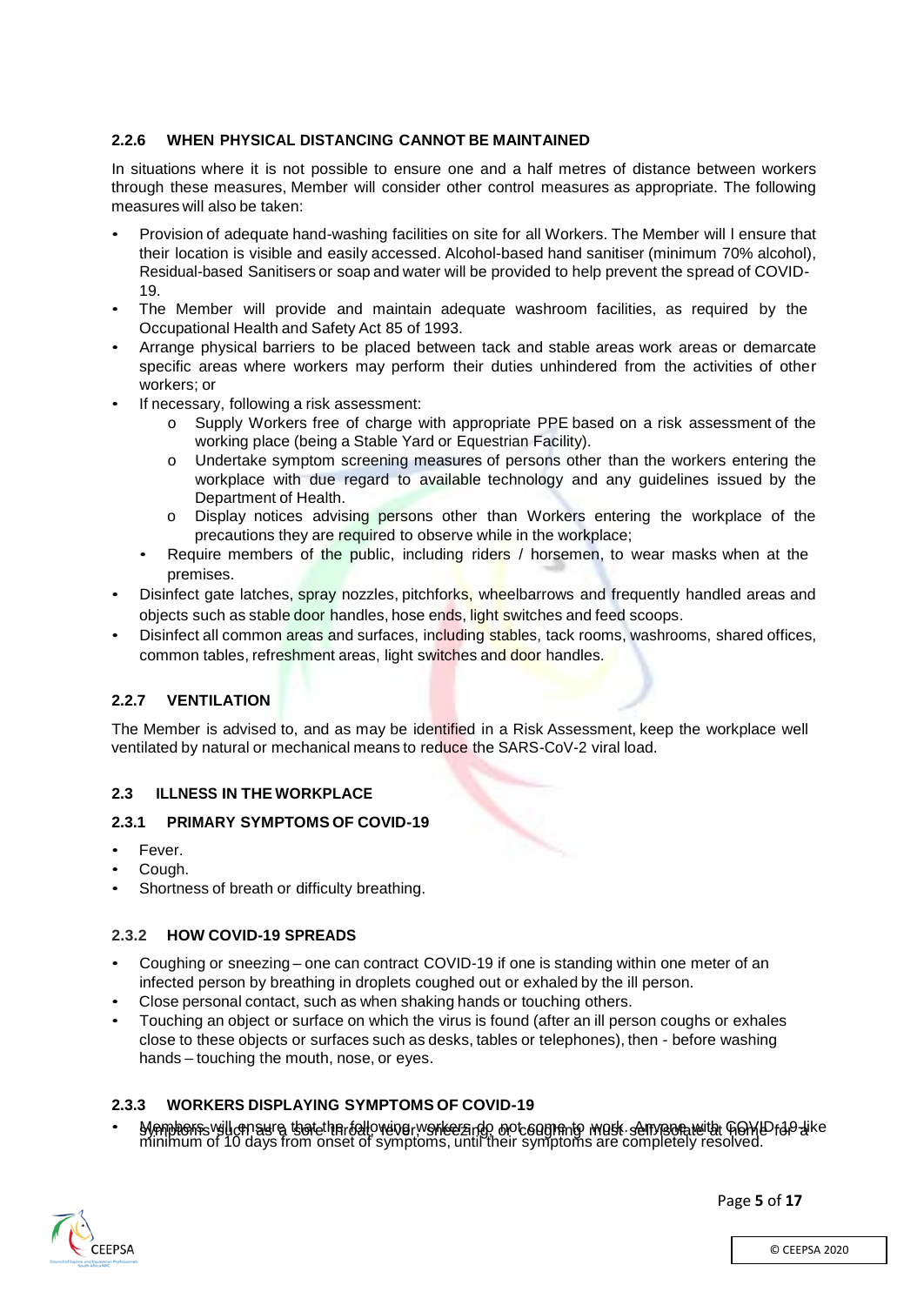- Workers who have travelled internationally. In these cases, they must remain away from the workplace for at least 14 days.
- Workers who live in the same household as a confirmed or clinical COVID-19 case who is selfisolating.

If workers report having COVID-19-like symptoms while at work:

- Isolate the worker, provide the worker with a FFP1 surgical mask and arrange for the worker to be transported in a manner that does not place other workers or members of the public at risk either to be self-isolated or for a medical examination or testing; and
- Assess the risk of transmission, disinfect the area and the worker's workstation, refer those workers who may be at risk for screening and take any other appropriate measure to prevent possible transmission
- Ensure that the worker is tested or referred to an identified testing site;
- All directions from the Department of Health will be followed.

If a worker has been diagnosed with COVID-19 and isolated in accordance with the Department of Health Guidelines, an employer may only allow a worker to return to work on the following conditions:

- The worker has undergone a medical evaluation confirming that the worker has been tested negative for COVID-19;
- Ensures that personal hygiene, wearing of masks, social distancing, and cough etiquette is strictly adhered to by the worker; and
- Closely monitors the worker for symptoms on return to work.

# **2.3.4 WHAT TO DO IF YOU DEVELOP SYMPTOMS**

People who contract COVID-19 may take anywhere from one to 14 days to develop symptoms. Even if worker does not have a history of travel to a COVID-19 affected region or contact with an individual who has contracted the illness, the worker must still inform their healthcare provider if they present with symptoms of COVID-19.

#### **Hotline for the COVID-19 as per the Department of Health website: 0800 029 999**

Employees / Workers who have symptoms of acute respiratory illness are advised to seek medical treatment and diagnosis as soon as possible.

The following hospitals have been identified to deal with any cases (as per the Department of Heath website):

- Western Cape: Tygerberg Hospital.
- Gauteng: Charlotte Maxeke Hospital, Steve Biko Hospital and Tembisa Hospital.
- KwaZulu-Natal: Grey's Hospital in Pietermaritzburg.
- Limpopo: Polokwane Hospital.
- Mpumalanga: Rob Ferreira Hospital in Mbombela.
- Free State: Pelonomi Academic Hospital in Bloemfontein.
- North West: Klerksdorp Hospital.
- Northern Cape: Kimberley Hospital.
- Eastern Cape: Livingstone Hospital in Nelson Mandela Bay (PE).

Workers with acute respiratory illness symptoms are advised to stay home until they are cleared for work by a registered medical practitioner. It is important to note for payrolled staff member to qualify for sick leave, a valid medical certificate booking them off is required.

Within a stable yard Workers should notify the stable yard / equestrian facility manager and stay home if they are sick and have been booked off. All payrolled staff should follow the Member's sick leave policy in such situations.

If the Member has reason to suspect that any worker, rider or horseman has been infected with COVID-19 or any person on the premises becomes ill at work during the day, the Member will request the affected person to leave the stable yard / equestrian facility and seek medical treatment and or testing

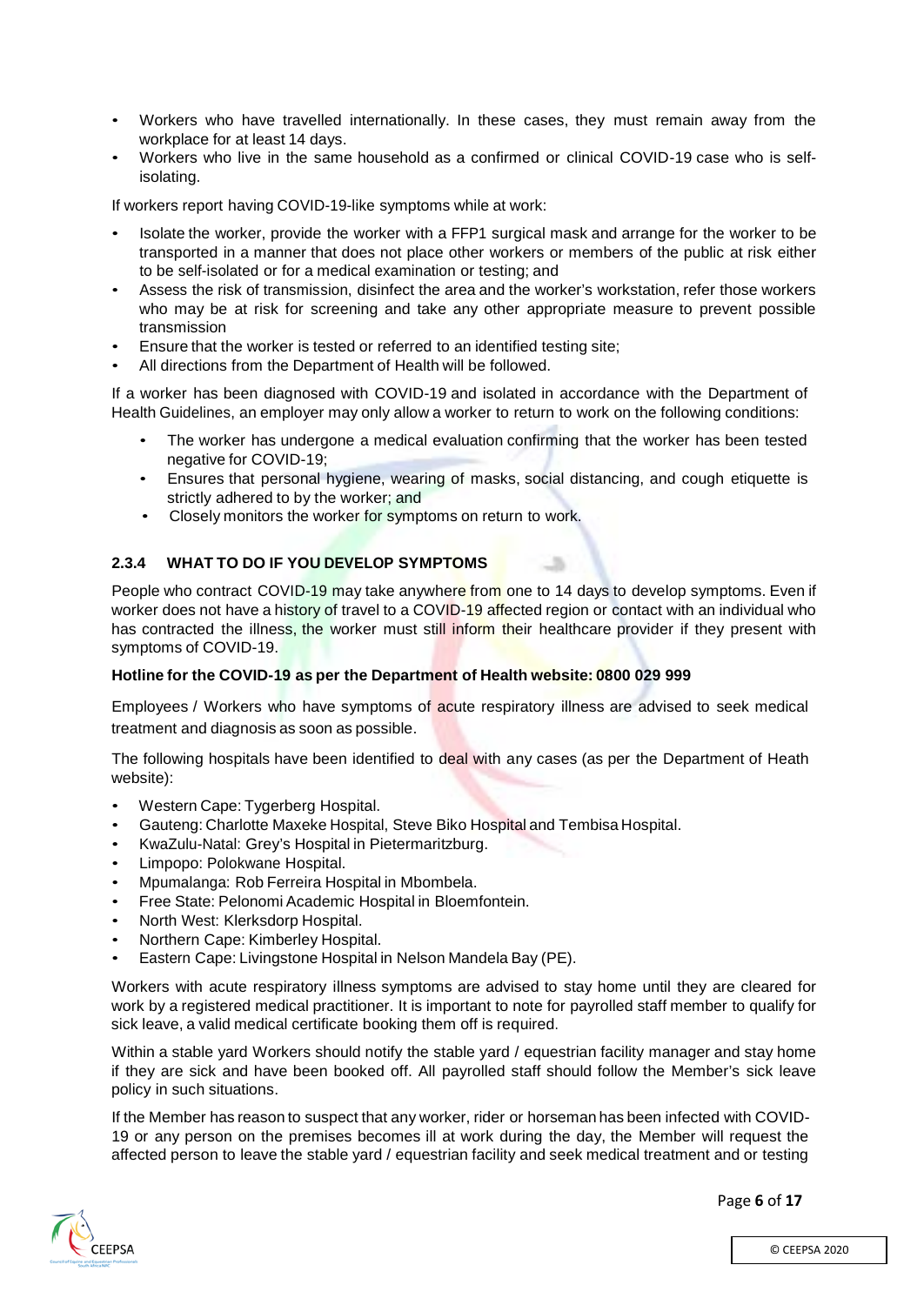immediately. If this instruction is not followed, it will be regarded as gross insubordination and disciplinary steps will be taken as it could put other Workers, Riders and / or Horsemen at risk.

# **2.3.5 QUARANTINE AND WORKING FROM HOME (WHERE RELEVANT)**

For international travel employees are required to comply with the Statement by President Cyril Ramaphosa on the 15<sup>th</sup> March 2020.

If a Worker has been in close contact with an individual who has since been diagnosed with COVID-19, the Member must immediately inform the Department of Health. If, after informing the Department of Health, they require an individual to self-quarantine, then the Member will apply the following for all payrolled Staff:

- If the payrolled staff member can work during this period and it is possible in terms of their position, then there is no requirement to submit a sick leave or annual leave request. The payrolled staff member is, however, required to report daily to their designated line manager.
- Should any patrolled staff become sick during this period, the normal sick leave policy will apply.

### **2.3.6 TRAVEL**

Discourage all domestic travel until further notice unless absolutely necessary as determined by the parties concerned. All Workers required to travel locally to other yards or equestrian facilities will be done in line with current protocols of low contact and high hygiene. In line with the Statement by President Cyril Ramaphosa on the 15<sup>th</sup> March 2020, all non-essential travel particularly by air, taxis and buses, is discouraged.

#### **2.3.7 OPEN AIR MEETINGS**

- Consider whether a face-to-face meeting or event is needed.
- Could the meeting be scaled down so that fewer people attend or hosted in an outdoor area.
- Ensure that all participants at the meeting have washed their hands for 20 seconds prior to the meeting commencing.
- Ensure all participants present are seated at least one metre apart
- The names and contact details of all participants within the meeting should be retained for at least one month. This will assist health care authorities to trace who have been exposed to the virus if participant do become ill shortly after the meeting.
- If someone should contract the virus shortly after the meeting, the Member should inform all participants.

### **2.3.8 WEARING FACE MASKS**

The main benefit of everyone wearing a cloth mask is to reduce the amount of virus droplets being coughed up by those with the infection and transmitted to others and to surfaces that others may touch. Since some persons with the virus may not have symptoms or may not know they have it, the Department of Health requires that all persons wear cloth masks when in a public place.

It is compulsory for Workers, Riders and Horsemen to wear some form of cloth covering the nose and mouth completely. Face-masks should not be lowered when speaking, coughing or sneezing.

### **2.3.9 SEMINARS, TRAINING AND CONFERENCES**

It is recommended that no payrolled staff of the Member attend external seminars, training or conferences, unless these are presented online. The presentation of seminars and theoretical training to clients will be converted to online/blended facilitation.

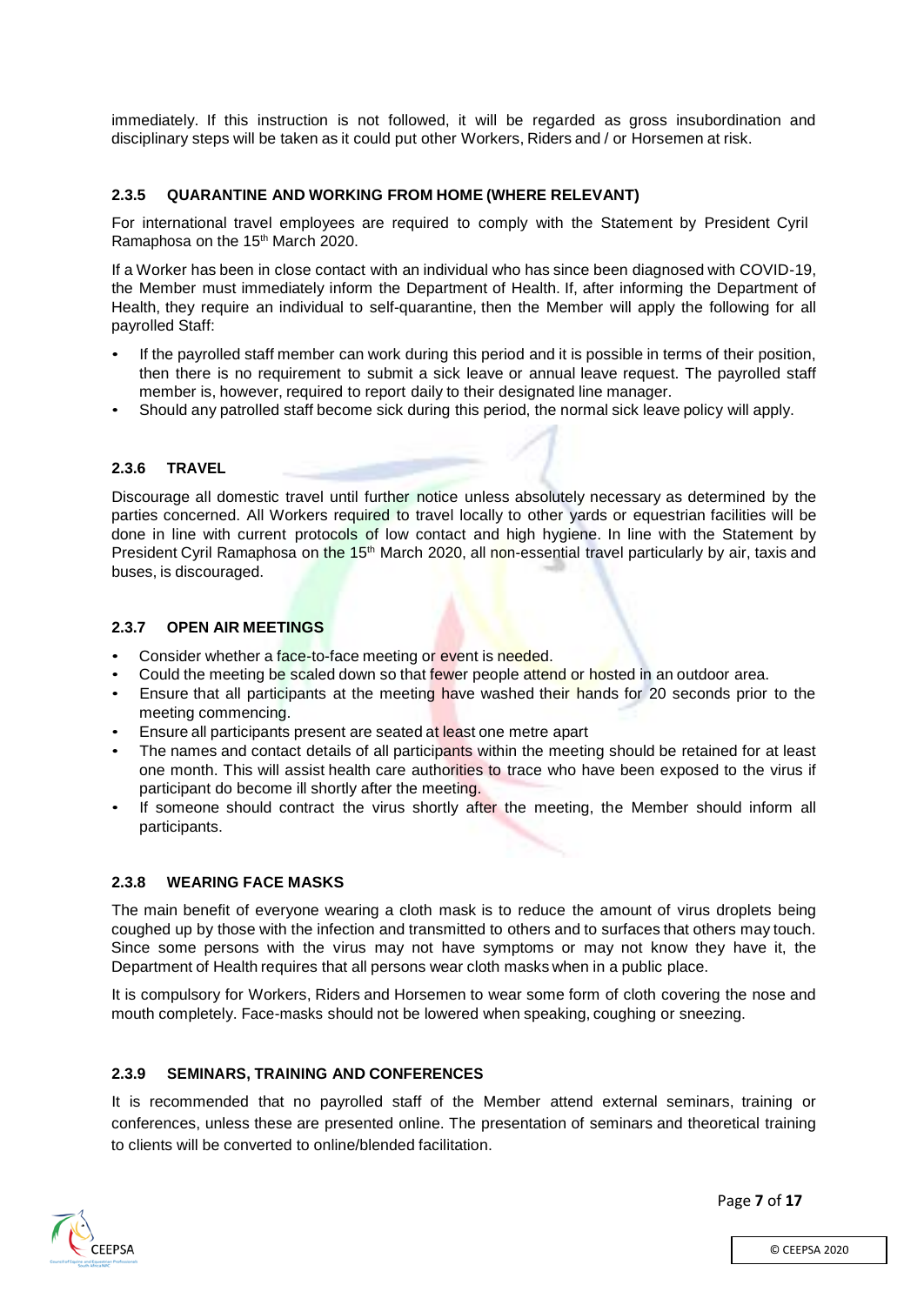### **2.3.10 COVID-19 PRE-WORK TESTING/SCREENING**

Workplace testing for COVID-19 is limited to a number of specific groups, including health care workers.

All Members are required to implement and communicate a clear policy to Workers about not coming to work sick or with symptoms.

# **2.3.11 RIGHT TO REFUSE**

The Member acknowledges Workers' right to refuse work if they believe it presents an undue hazard.

An undue hazard is an 'unwarranted, inappropriate, excessive, or disproportionate' risk, above and beyond the potential exposure a general member of the public would face through regular, day-to-day activity.

In these circumstances, the worker should begin by reporting the undue hazard to the Member for investigation and the Member would then need to consider the refusal.

Unresolved issues must be reported to the Department of Labour.

### **2.4 COMPENSATION FOR OCCUPATIONALLY ACQUIRED NOVEL CORONAVIRUS DISEASES (COVID-19)**

The Department of Employment and Labour has unveiled its guidelines to deal with COVID-19 at workplaces within the context of the Occupational Health and Safety (OHS) Act of 1993. The OHS read with the Hazardous Biological Agents Regulations issued in terms of section 43 of the OHS obliges the employer to provide and maintain as far as is reasonably practicable a working environment that is safe and without risks to the health of employees.

All Members are required to review current risk assessments before implementing control measures considering the new hazards posed by exposure to COVID-19 in the workplace.

The Member will deal with the COVID-19 pandemic and the process of submitting the claim in accordance with Compensation of Injuries and Diseases Act, 130 of 1993 (COIDA)

 $\overline{\phantom{0}}$ 



Page **8** of **17**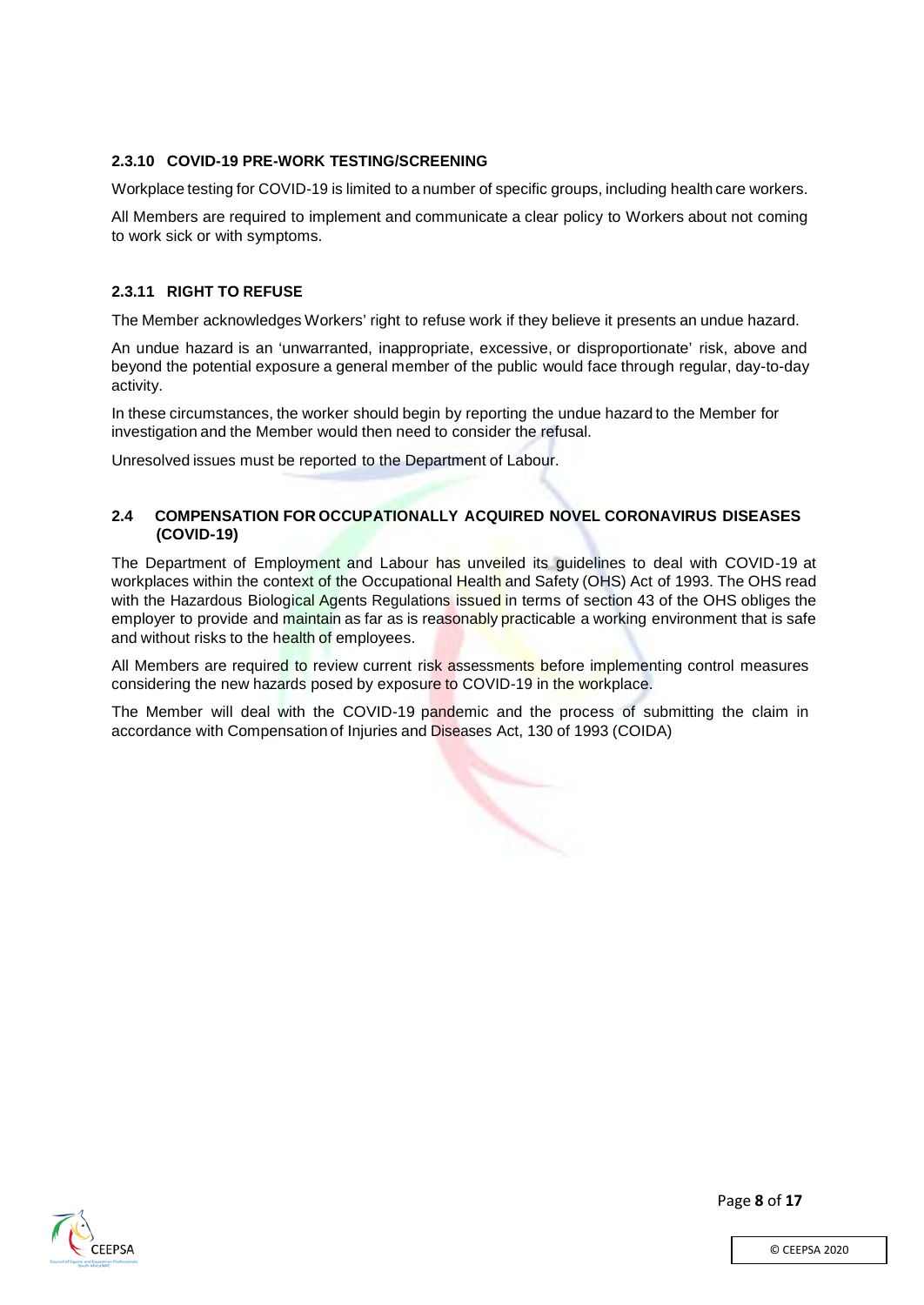# **3 TESTING / SCREENING OF STAFF FOR COVID 19**

# **3.1 BACKGROUND**

This policy is applicable to all staff deemed to be essential services workers as covered by regulation GN R.398 of Government Gazette 43148 under section 3 of the Disaster Management Act, 1957 (Act 57 of 2002) as amended on 29 April 2020 wherein essential services are defined. Furthermore this policy is applicable for small business (with less than 10 employees) as covered in section 40 of the above regulations.

# **3.2 PURPOSE**

The purpose of this policy is to enable:

- Early and timeous identification and diagnosis of Workers at risk of COVID-19 infection.
- Early referral for appropriate treatment, care and timeous return to work of affected Workers.
- The protection of other unaffected staff, visitors and clients of these groups of Workers.

# **3.3 PROCEDURE FOR SCREENING IF DEEMED APPROPRIATE FOLLOWING A RISK ASSESSMENT**

- All Workers will be screened for COVID-19 related symptoms and report such symptoms to a designated person prior to entry into the work area (stable yard or equestrian facility) in order for a decision to be made as to the worker's continued attendance at the stable yard / equestrian facility (place of work).
- The designated persons must check with Workers whether they have experienced sudden onset of any of the following symptoms: cough, sore throat, shortness of breath or fever/chills (or ≥ 38°C measured temperature if this is available at the worksite), in the past 24 hours as outlined in the symptom monitoring sheet. These are the current criteria for the identification of persons under investigation (PUI).
- Should a Worker member report any of the abovementioned symptoms, s/he should immediately be provided with a surgical mask and referred to the designated staff at the workplace so that arrangements can be made for COVID-19 testing at the closest testing centre.
- Should a Worker report any additional symptoms as outlined in the symptom monitoring sheet, s/he will be provided with a surgical mask and referred to the occupational health clinic, family practitioner or primary care clinic for further clinical evaluation and requirement for COVID-19 testing if indicated.
- On receiving their results the worker and/or health professional supporting the worker should notify the Stable Yard / Equestrian Facility Manager so that the worker is managed accordingly.
- The Member will proactively take steps to obtain this information to avoid any delays in reporting.
- The infected worker will be managed according to either scenario 1 or 2 in the algorithm outlined in SCENARIO MANAGEMENT ALGORITHMS.
- A positive COVID-19 test of a worker will require all potential contacts in the Member's Stable Yard / Equestrian Facility workplace to be assessed using scenarios 3 or 4 in the SCENARIO MANAGEMENT ALGORITHMS.
- All Workers, on returning to work after isolation or quarantine period, should follow general work restrictions that include:
	- o Undergoing medical evaluation to confirm that they are fit to work.
	- o Wearing of surgical masks at all times while at work for a period of 21 days from the initial test.
	- o Implementing social distancing measures as appropriate.
	- o Adherence to hand hygiene, respiratory hygiene, and cough etiquette.
	- o Continued self-monitoring for symptoms, and seek medical re-evaluation if respiratory symptoms recur or worsen.

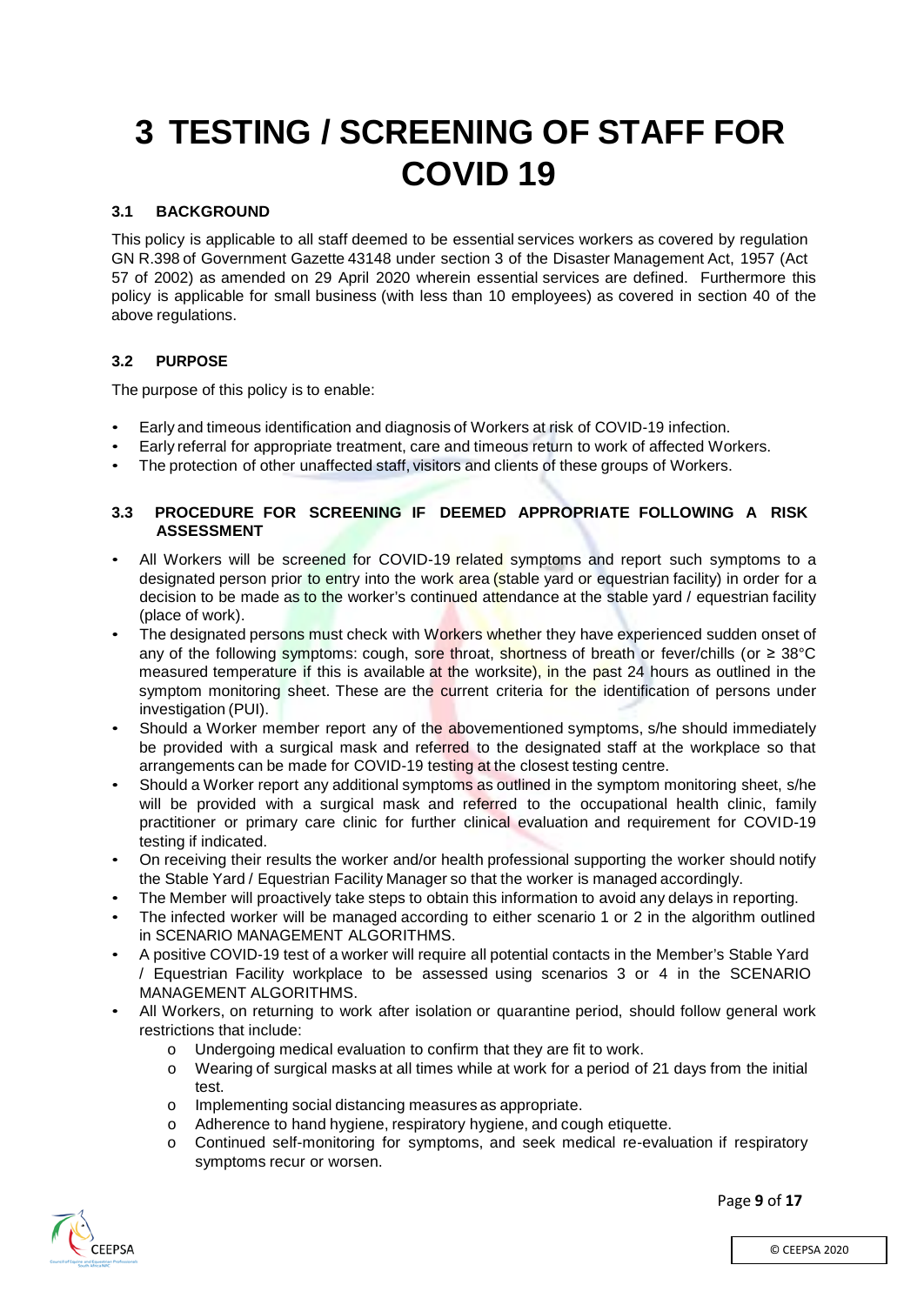# **3.4 COVID-19: POSITIVE TEST PROTOCOL FOR MEMBERS OF STAFF**

This protocol is applicable in all instances where a Worker is tested positive for the Covid–19 virus.

In all such instances this must be reported immediately as follows to all of the channels:

- The Stable Yard / Equestrian Facility manager must be informed and the incident logged.
- The Stable Yard / Equestrian Facility manager must immediately inform his/her superior.

It may not be apparent at the time of the positive test whether the Worker contracted the virus outside the workplace or as a result of work activities and/or during the performance of work activities. An investigation into this will be required and it may become apparent where the Worker contracted the virus in consultation with Government tracing agents or through our own investigation.

In both instances, it will be the responsibility of the relevant manager to ensure that the Worker/s that was / were tested positive does / do not come into contact with other Workers at the Member's premises and/or Riders / Horsemen or the Rider's employees or other individuals that may visit the client premises and/or in general to ensure that the immediate risk of the spread of the virus is minimised.

For the avoidance of doubt, upon being tested positive for having contracted Covid–19, the infected Worker may not report to work. Such Worker will only be allowed to return to work if he or she is in possession of a valid medical certificate stipulating when the staff member may return to work and/or having undergone a mandatory required quarantine or isolation period as may be prescribed in a Government Regulation of Act or by a medical practitioner as required.

Steps to be taken in dealing with a Worker of a Member that has tested positive for Covid-19 will be on the following:

- Ensure that the possibility of an immediate spread of the virus is minimized ensure that the Member is in possession of the latest contact details of the Worker and that alternative contact details are obtained.
- Ensure that the Worker is isolated and/or placed in quarantine as may be the requirement in terms of relevant Government Regulations.
- Ensure that the necessary reporting has been done in terms of a relevant Government Regulation (if appropriate or required).
- A thorough investigation must be conducted to identify other Workers, Riders or Horsemen including the employees of Riders or individuals visiting a Member's equestrian premises or facility that came within a 2 metres (radius) 2 metres with the positively tested Worker.
- If the Worker that tested positive worked at a Member's equestrian premises or facility, that the Member be informed about the positive test in order to ensure that appropriate action can be taken in consultation with the Member.
- To assist in any Government required tracing process, within 24 hours.
- That, if it is found that the Member's staff contracted the virus as a result of work activities and/or during the performance of his or her work activities then the necessary Injury on Duty (IOD) forms must be completed and such instance must be reflected on WCA as IOD – Covid–19 (as guided by the WCA coordinators/specialists), where applicable - that if the staff member contracted the virus outside of the workplace then ensuring that the staff member is booked off sick and that such sick leave is reflected as Covid–19 on WCA (as guided by the WCA coordinators/ specialists), where applicable - that other benefits that may apply in terms of special directives or regulations in terms of the Disaster Management Act be explored and applied for, if appropriate and applicable, which may be applicable instead of or in addition to sick leave or IOD.
- To ensure that the Worker receives support in terms of physical and/or mental health or other more basic needs where appropriate and practical.



Page **10** of **17**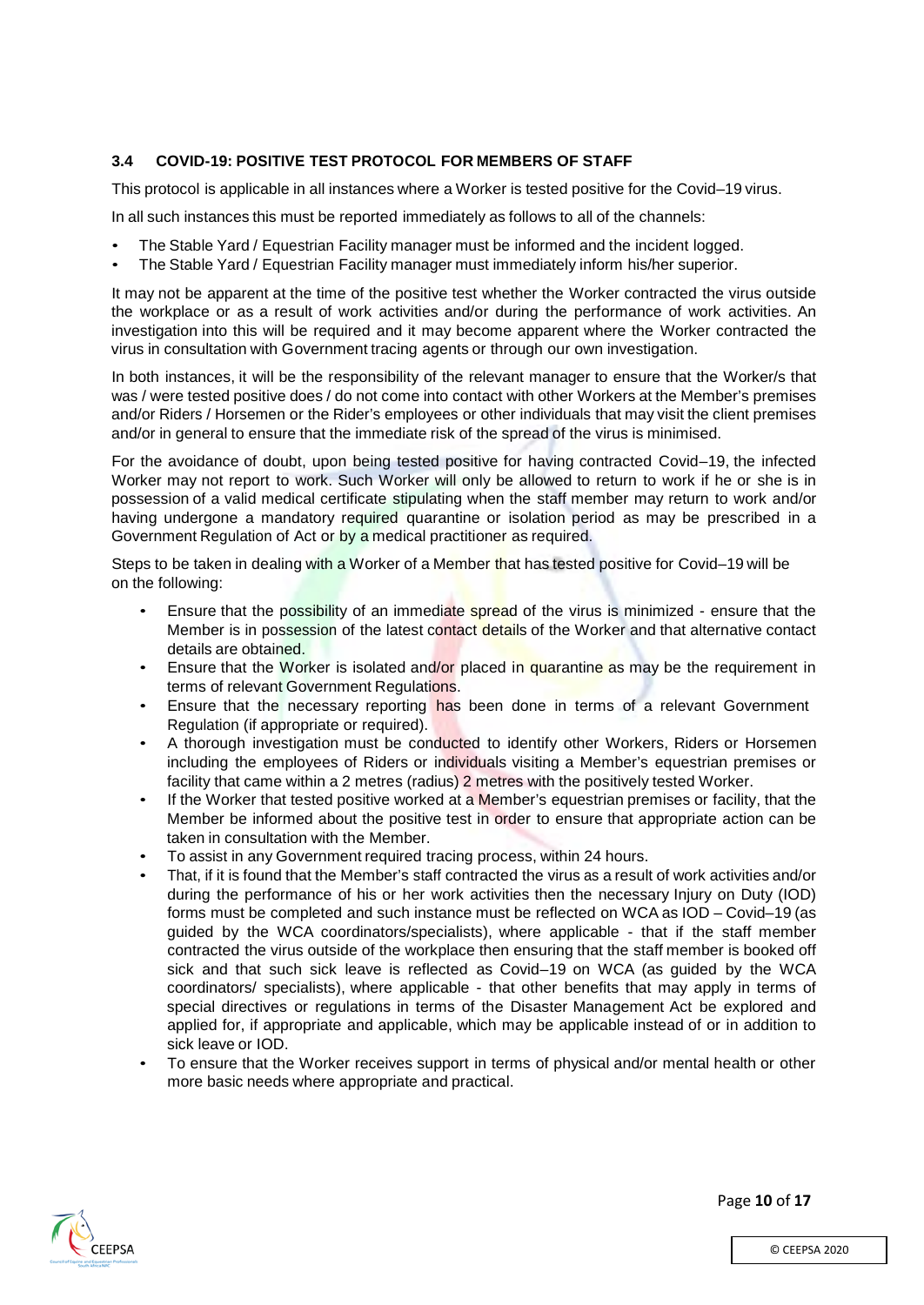# **3.5 CHECK SHEETS**

| Surname                                                                                    |                    |                   | <b>First Name</b> |                 |                                     | Date of<br><b>Birth</b> |                    |
|--------------------------------------------------------------------------------------------|--------------------|-------------------|-------------------|-----------------|-------------------------------------|-------------------------|--------------------|
| Contact Cell number                                                                        |                    |                   | E-mail            |                 | <b>Category of Essential Worker</b> |                         |                    |
|                                                                                            |                    |                   | address           |                 | (Select from addendum 1)            |                         |                    |
| Alternative contact number                                                                 |                    |                   |                   |                 | <b>Job Title</b>                    |                         |                    |
| Next of Kin or Alternative Contact (Please provide name, relationship and contact details) |                    |                   |                   |                 |                                     |                         |                    |
| Work address & details:                                                                    |                    |                   |                   |                 |                                     |                         |                    |
| Home address:                                                                              |                    |                   |                   |                 |                                     |                         |                    |
| Days post exposure                                                                         | 1                  | $\overline{2}$    | 3                 | 4               | 5                                   | 6                       | 7                  |
| Date: DD/MM                                                                                |                    |                   |                   |                 |                                     |                         |                    |
| Document morning + evening                                                                 | $AM$ /<br>PM       | <b>PM</b><br>AM / | $AM$ /<br>PM      | PM<br>$AM$ /    | PM<br>$AM$ /                        | PM<br>AM /              | AM / PM            |
| Temperature (no meds)                                                                      | т                  | т                 | т                 |                 | т.                                  | т                       | $\mathbf{L}$       |
| Respiratory rate                                                                           | ٠                  |                   | п                 | п               |                                     | т                       |                    |
| Pulse rate                                                                                 | п                  | т                 | п                 | T.              | т.                                  | T.                      | $\mathbf{L}$       |
| Symptoms (Circle Y or N)                                                                   | <b>Daily</b>       | <b>Daily</b>      | <b>Daily</b>      | <b>Daily</b>    | <b>Daily</b>                        | <b>Daily</b>            | <b>Daily</b>       |
| Fever/Chills                                                                               | Y<br>$\prime$<br>N | Y<br>N            | Y<br>N            | N<br>Y /        | N<br>Y                              | $Y$ /<br>N              | Y/I<br>N           |
| Cough                                                                                      | Y<br>N             | Y<br>N            | Y<br>N            | Y<br>N          | Ν<br>Y                              | Y<br>N                  | Y<br>N             |
| Sore throat                                                                                | Υ<br>N             | Y<br>N            | Υ<br>N            | N<br>Y          | N<br>Y                              | 1<br>Υ<br>N             | Y<br>1<br>N        |
| Shortness of breath                                                                        | Y<br>7<br>Ν        | Y<br>N            | Y<br>N            | N<br>Y          | Y<br>N                              | Υ<br>1<br>N             | Υ<br>N<br>7        |
| Body aches                                                                                 | Y<br>Ν             | Y<br>N            | Y<br>N            | N<br>Y          | Y<br>N                              | 7<br>N<br>Υ             | Y<br>N<br>$\prime$ |
| Redness of the eyes                                                                        | Υ<br>N             | Y<br>Ν            | Υ<br>Ν            | Ν<br>Υ          | Ν<br>Y                              | Υ<br>N                  | N<br>Υ             |
| Loss of smell OR loss of taste                                                             | Y /<br>N           | Y<br>N            | Y<br>N            | N<br>Y          | N<br>Y                              | Y<br>N                  | N<br>Y             |
| Nausea/vomiting/diarrhoea                                                                  | N<br>Y<br>$\prime$ | Y<br>N            | Υ<br>N            | N<br>Y          | N<br>Y                              | Y<br>7<br>N             | N<br>Y<br>$\prime$ |
| Fatigue/weakness                                                                           | Y<br>$\prime$<br>N | N<br>Y            | Y<br>N            | N<br>Y          | N<br>Y<br>$\prime$                  | 1<br>Y<br>N             | $\prime$<br>N<br>Y |
| At Home or work?                                                                           | $H$ /<br>w         | $H$ /<br>w        | w<br>$H$ /        | H $\prime$<br>W | H /<br>w                            | н.<br>w<br>$\prime$     | w<br>H /           |
| Clinical and Progress Notes and Exposure History:                                          |                    |                   |                   |                 |                                     |                         |                    |
|                                                                                            |                    |                   |                   |                 |                                     |                         |                    |
|                                                                                            |                    |                   |                   |                 |                                     |                         |                    |
|                                                                                            |                    |                   |                   |                 |                                     |                         |                    |





Page **11** of **17**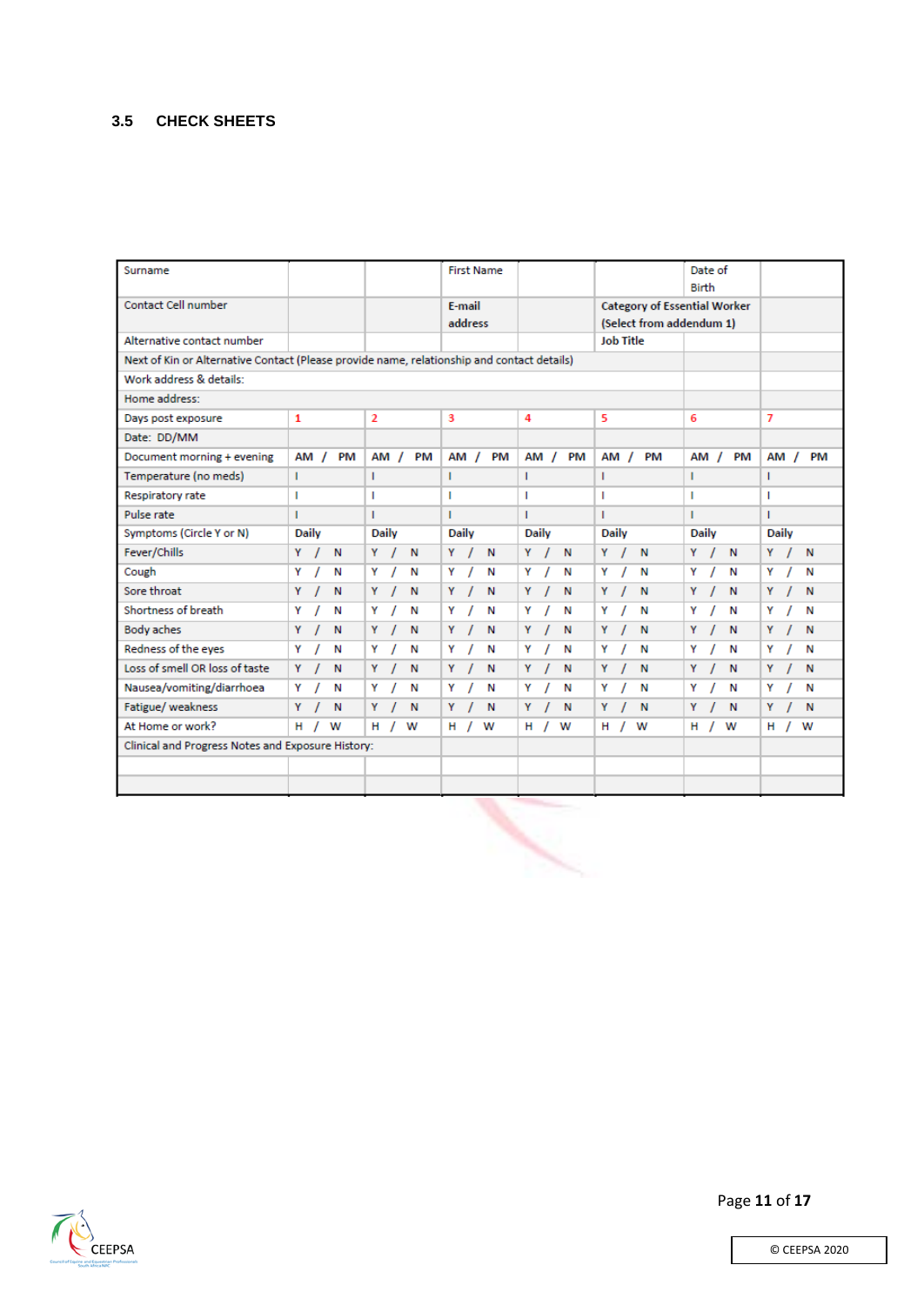#### **3.6 SCENARIO MANAGEMENT ALGORITHMS**



| Scenario 1:<br>worker with a<br>confirmed positive<br>COVID-19 test       | To remain consistent with the advice in the NDOH clinical management of COVID-19 disease Guideline <sup>3</sup> , scenario 1 (COVID-19 confirmed in a<br>worker), will require self-isolation of staff member for 14 days after symptom onset (mild cases) and 14 days after clinical stability (severe<br>cases). Should an early return to work policy be needed in future owing to severe workforce shortages, the US CDC criteria may be re-<br>considered. <sup>1</sup>                                                                                                                                                                                                                                                                                                                                                                                                                           |
|---------------------------------------------------------------------------|--------------------------------------------------------------------------------------------------------------------------------------------------------------------------------------------------------------------------------------------------------------------------------------------------------------------------------------------------------------------------------------------------------------------------------------------------------------------------------------------------------------------------------------------------------------------------------------------------------------------------------------------------------------------------------------------------------------------------------------------------------------------------------------------------------------------------------------------------------------------------------------------------------|
| Scenario 2:<br>worker with current<br>flu-like symptoms                   | Consider latest NICD and international criteria (US CDC): any staff in with direct COVID-19 contact who develops an acute respiratory infection<br>(e.g. cough, shortness of breath, sore throat) with or without fever (238°C) or history of fever (e.g. night sweats, chills) is a suspected COVID-<br>19 case. Complete NICD PUI form <sup>2</sup> and select appropriate essential worker tick box PLUS notify to NICD. Perform SARS-COV-2 RT-PCR testing.<br>For staff, with a negative RT-PCR test, but high-risk COVID-19 exposure and COVID-19 compatible symptoms, discuss with occupational<br>health/infectious diseases regarding the need for further testing and/or self-quarantine. If an alternate diagnosis is made (e.g. influenza), the<br>criteria for return to work should be based on that diagnosis and duration of infectivity for other respiratory infections. <sup>4</sup> |
| Scenario 3:<br>High risk, confirmed<br>COVID-19 exposure,<br>asymptomatic | High risk exposure: close contact within 1 metre of a COVID-19 confirmed case for >15 minutes without PPE (no face cover/eye cover) or<br>with failure of PPE and/or direct contact with respiratory secretions of confirmed COVID-19 case (clinical or laboratory). Line manager to<br>assess and confirm COVID-19 exposure risk (if uncertain, refer to WHO tool for assessing exposure risk). <sup>3</sup> Notify exposure to NICD. Staff member<br>to perform daily symptom self-check and complete symptom monitoring form until 14 days since last COVID-19 exposure. If asymptomatic<br>through day 7, consider for return to work, following a negative RT-PCR on day 8                                                                                                                                                                                                                        |
| Scenario 4:<br>Low risk, suspected<br>COVID-19 exposure,<br>asymptomatic  | Low risk exposure: >1 metre away from a COVID-19 confirmed case for <15 minutes OR within 1 meter but wearing PPE (face cover, eye<br>cover). Also consider lower risk if COVID case was wearing a surgical mask (source control).<br>Line manager to assess and confirm COVID-19 exposure risk (if uncertain, refer to WHO tool for assessing exposure risk. <sup>3</sup><br>For low-risk exposures to a confirmed COVID-19 positive case, worker can continue to work with self-monitoring (twice daily temperature and<br>daily symptom check) for 14 days after last COVID-19 exposure. (use symptom monitoring form below)                                                                                                                                                                                                                                                                        |



Page **12** of **17**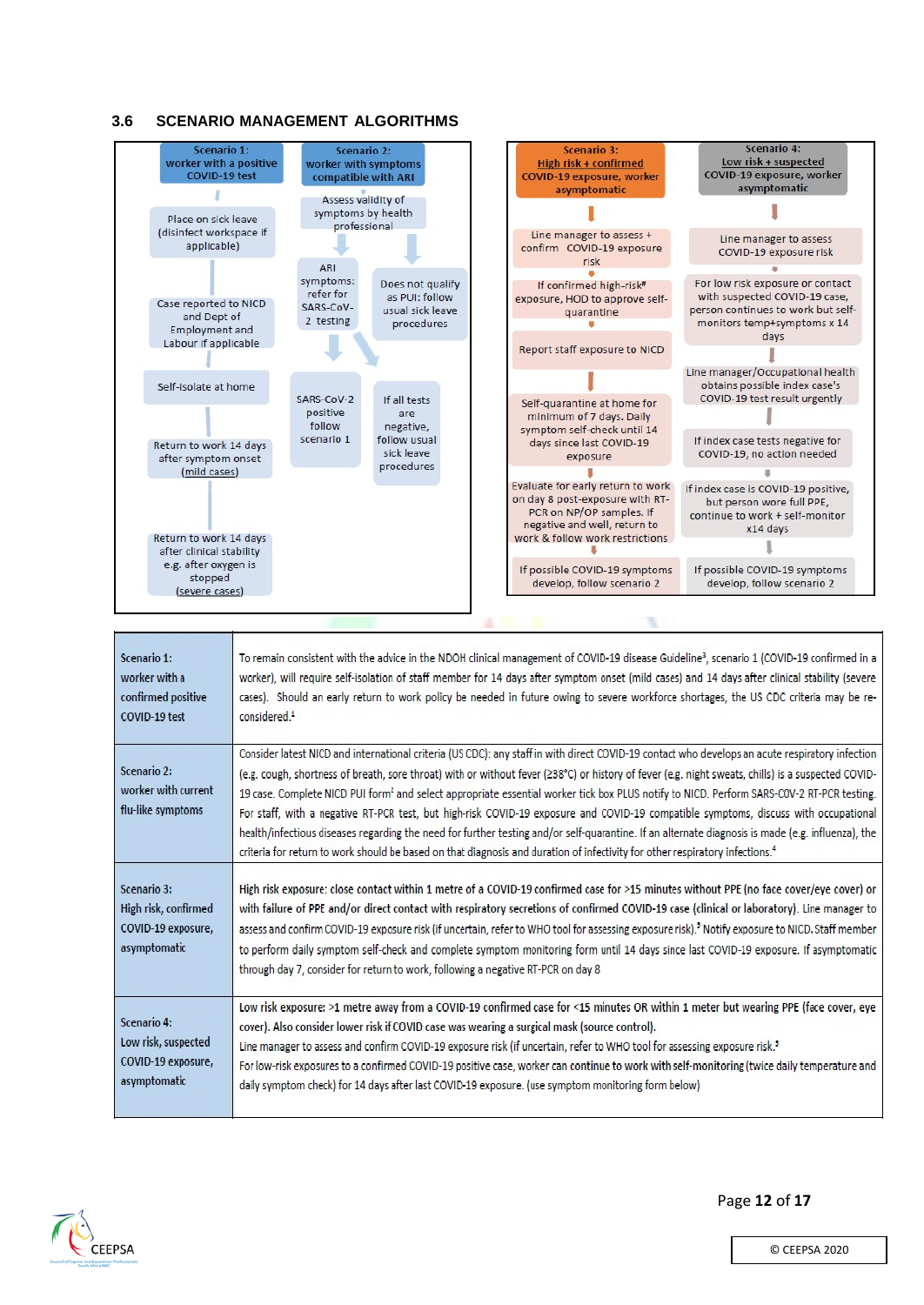# **4 WORKPLACE READINESS POST LOCK-DOWN**

# **4.1 COVID-19: INTRODUCTION**

When someone who has COVID-19 coughs or exhales, they release droplets of infected fluid. Most of these droplets fall on nearby surfaces and objects - such as desks, tables or telephones. People could become infected by COVID-19 simply by touching contaminated surfaces or objects – and then touching their eyes, nose or mouth. If they are standing within one meter of a person with COVID-19 they can become infected by breathing in droplets coughed out or exhaled by them.

COVID-19 spreads in a similar way to the flu. Most persons infected with COVID-19 experience mild symptoms and recover. However, some go on to experience more serious illness and may require hospital care. Risk of serious illness rises with age: people over 40 seem to be more vulnerable than those under 40. People with weakened immune systems and people with conditions such as diabetes, heart and lung disease are also more vulnerable to serious illness.

# **4.2 PURPOSE AND SCOPE**

This purpose of this guideline is to provide guidance on:

- Getting the workplace ready for the arrival of COVID-19.
- Preventing the spread of COVID-19 in the Member's stable yard or equestrian facility.
- Managing COVID-19 risks when organising meetings and events.
- Member's staff travelling considerations.

# **4.3 GETTING THE WORKPLACE READY FOR THE ARRIVAL OF COVID-19**

The Member endeavours to:

• Develop a plan of what to do if someone becomes ill with suspected COVID-19 at a stable yard / equestrian facility:

The plan should cover the following aspects:

- o Putting the ill person in a room or area where they are isolated from others in the workplace.
- o Limiting the number of people who have contact with the sick person.
- o Contacting the local health authorities.
- o Considering how to identify persons who may be at risk.
- o Supporting people who may be at risk, without inviting stigma and discrimination into the workplace. This could include persons who have recently travelled to an area reporting cases, or other personnel who have conditions that put them at higher risk of serious illness (e.g. diabetes, heart and lung disease, older age).
- o The Member must inform the local public health authority that it is developing the plan and seek their input and guidance.
- Develop a contingency and business continuity plan for an outbreak in the communities where Member operates.
	- o The plan should help prepare the Member for the possibility of an outbreak of COVID-19 in its workplaces or community. It may also be valid for other health emergencies.
	- o The plan should address how to keep running even if a significant number of Staff, Riders and Horsemen cannot come to its place of business - either due to local restrictions on travel or because they are ill.
	- The plan must be communicated to Staff, Riders and Horsemen and the Member will ensure that they are aware of what they need to  $do - or$  not  $do - in$  terms of the plan. Key points will include the importance of staying away from the Stable Yard / Equestrian Facility even

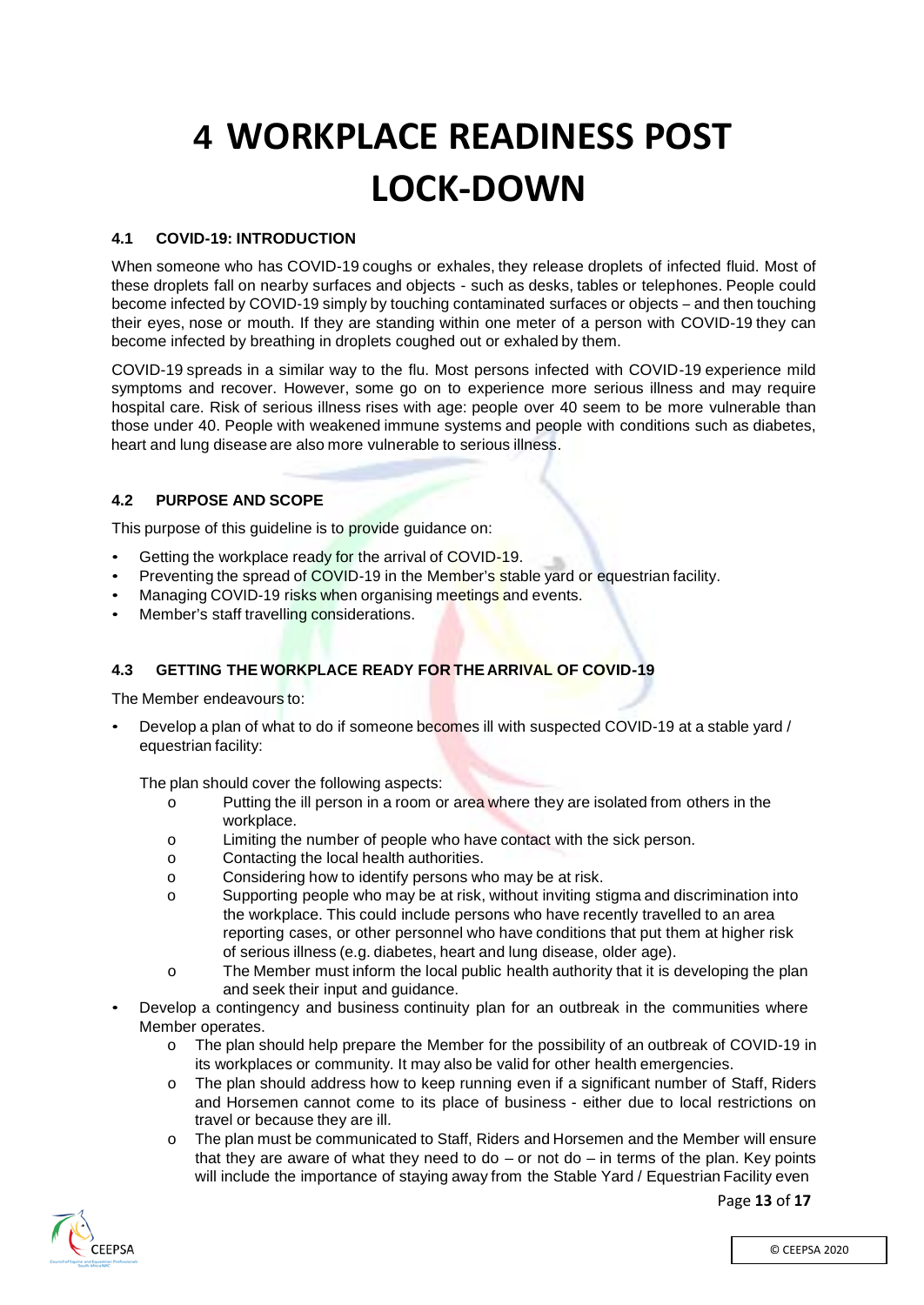if they have only mild symptoms or have had to take simple medications (for example Paracetamol or Ibuprofen) which may mask the symptoms of COVID-19.

- o The plan should address the mental health and social consequences of a case of COVID-19 in the workplace or in the community and will offer information and support.
- o Where applicable, the Member is encouraged to develop partnerships and plans with the local health and social service providers in advance of any emergency.

# **4.4 PREVENTING THESPREAD OF COVID-19 IN THE STABLE YARD / EQUESTRIAN FACILITY**

In order to pro-actively help prevent the spread of infections in the workplace, the Member should do the following (and in accordance with updated Government regulations comply):

- Ensure that the stable yard / equestrian facility is clean and hygienic by:
	- o Wiping, spraying and or fogging of surfaces, areas and objects (e.g. rakes, spades, wheelbarrows, halters, fly fringes) with disinfectant at pre-determined regular intervals.
- Promote regular and thorough handwashing by Staff, Riders, Horsemen and visitors by:
	- o Placing sanitising hand rub dispensers in prominent places around the workplace and ensuring maintenance thereof.
	- o Prominently displaying posters with information relating to the prevention of COVID-19 at the entrance and structures of the stable yard / equestrian facility.
	- o Using a combination of communication measures such as offering guidance from occupational health and safety officers, briefings at meetings and information on the intranet to promote handwashing.
	- $\circ$  Ensuring that Staff, riders, horsemen, rider's staff and visitors have access to places where they can wash their hands with soap and water.
- Promote good respiratory hygiene in the workplace
- Ensuring that face masks and/or paper tissues are available at the stable yard / equestrian facility, for those who develop a runny nose or cough at work, along with closed bins for hygienically disposing of them.
- Advise Workers, Riders and Horsemen to consult national travel advice before travelling to other equestrian facilities.
- Brief Workers, riders and horsemen on the importance of staying at home/work from home when:
	- $\circ$  They experience a mild cough or low-grade fever (37.3 C or more).
		- o COVID-19 starts spreading in the community.

### **4.5 MANAGING COVID-19 RISKS WHEN ORGANISING OUTDOOR MEETINGS AND EVENTS**

Organisers of outdoor meetings and events need to consider the potential risk from COVID-19 because:

- There is a risk that people attending a Member's meeting or events might be unwittingly bringing the COVID-19 virus to the meeting / event. Others might be unknowingly exposed to COVID-19.
- While COVID-19 is a mild disease for most people, it can make some very ill. Around 1 in every 5 people who becomes infected by COVID-19 needs hospital treatment.

### **4.5.1 KEY CONSIDERATIONS TO PREVENT OR REDUCE COVID-19 RISKS**

### **4.5.1.1 BEFORE THE MEETING OR EVENT**

- Check the advice from the authorities in the community where the Member plans to hold the meeting or event. Follow their advice.
- Develop and agree a preparedness plan to prevent infection at the Member's meeting or event.
	- o Consider whether a face-to-face meeting or event is needed?
	- o Could the meeting or event be scaled down so that fewer people attend?<br> **Ensure and verify information and communication channels in advance w**
	- Ensure and verify information and communication channels in advance with key partners such as public health and health care authorities.

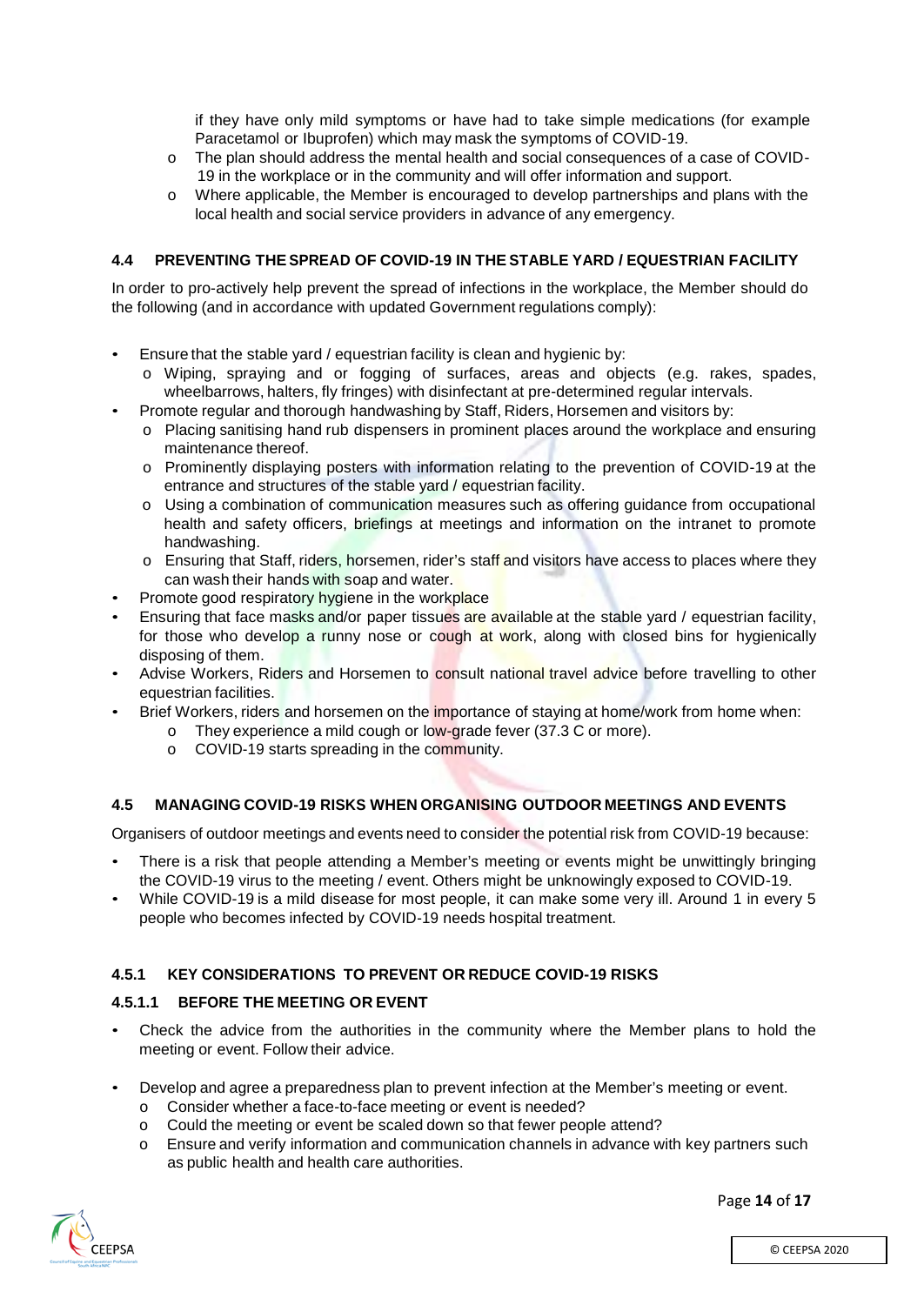- o Pre-order sufficient supplies and materials, including tissues and hand sanitiser for all participants. Have surgical masks available to offer anyone who develops respiratory symptoms.
- o Actively monitor where COVID-19 is circulating. Advise participants in advance that if they have any symptoms or feel unwell, they should not attend.
- o Ensure that all organisers, participants, caterers and visitors at the event provide contact details: mobile telephone number, email and address where they are staying.

State clearly that their details will be shared with local public health authorities if any participant becomes ill with a suspected infectious disease. If they will not agree to this they cannot attend the event or meeting.

- Develop and agree a response plan in case someone at the meeting becomes ill with symptoms of COVID-19 (dry cough, fever, malaise). This plan should include at least:
	- o Identify a room or area where someone who is feeling unwell or has symptoms can be safely isolated.
	- $\circ$  Have a plan for how they can be safely transferred from there to a health facility.
	- o Know what to do if a meeting participant, staff member or service provider tests positive for COVID-19 during or just after the meeting.
	- $\circ$  Agree the plan in advance with the relevant authority in the company and a healthcare provider as necessary.

### **4.5.1.2 DURING THE MEETING OR EVENT**

- Provide information or a briefing, preferably both orally and in writing, on COVID-19 and the measures that organisers are taking to make this event safe for participants.
	- o Practice ways to say hello without touching.
	- o Encourage regular handwashing or use of an alcohol rub / residual barrier sanitiser by all participants at the meeting or event.
	- o Encourage participants to cover their face with the bend of their elbow or a tissue if they cough or sneeze. Supply tissues and closed bins to dispose of them in.
	- $\circ$  Provide contact details or a health hotline number that participants can call for advice or to give information.
- Display dispensers of alcohol-based / residual based hand sanitiser prominently around the venue.
- In outside areas, arrange seats so that participants are at least one meter apart.
- Ensure the venue is well ventilated.
- If anyone who starts to feel unwell, follow your preparedness plan or call your hotline.
	- o Depending on the situation in your area, or recent travel of the participant, place the person in the isolation room. Offer the person a mask so they can get home safely, if appropriate, or to a designated assessment facility.

### **4.5.1.3 AFTER THE MEETING OR EVENT**

- Retain the names and contact details of all participants for at least one month. This will help public health authorities trace people who may have been exposed to COVID-19 if one or more participants become ill shortly after the event.
- If someone at the meeting or event was isolated as a suspected COVID-19 case, the organiser should let all participants know this. They should be advised to monitor themselves for symptoms for 14 days and take their temperature twice a day.
- If they develop even a mild cough or low-grade fever (i.e. a temperature of 37.3 C or more) they should stay at home and self-isolate. This means avoiding close contact (1 meter or nearer) with other people, including family members. They should also telephone their healthcare provider or the local public health department, giving them details of their recent travel and symptoms.



Page **15** of **17**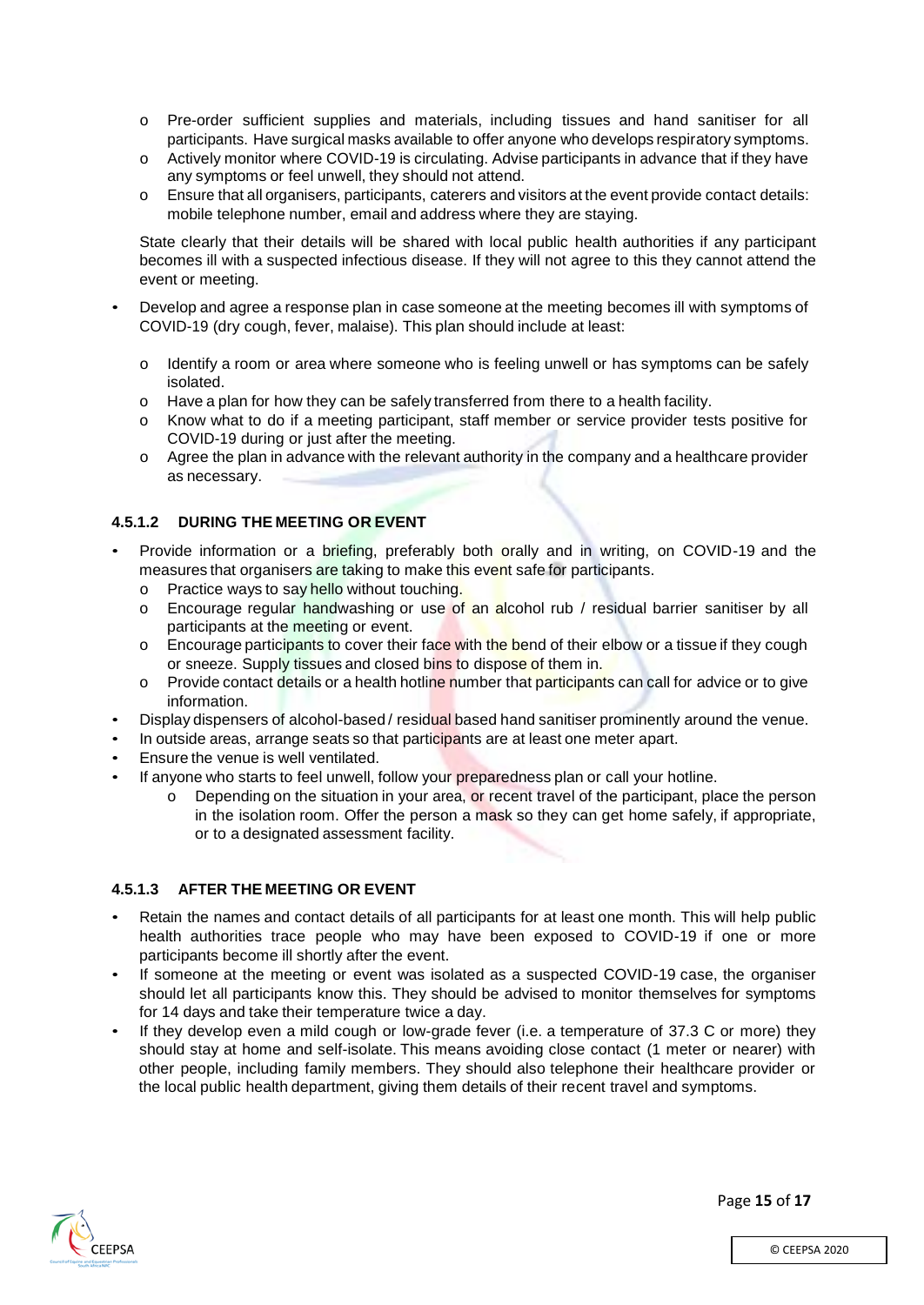# **4.6 STAFF TRAVELLING CONSIDERATIONS**

# **4.6.1 BEFORE TRAVELING**

- Ensure that the Member's Staff have the latest information on areas where COVID-19 is spreading. This information can be found at [https://www.who.int/emergencies/diseases/novel-coronavirus-](https://www.who.int/emergencies/diseases/novel-coronavirus-2019/situation-reports/)[2019/situation-reports/.](https://www.who.int/emergencies/diseases/novel-coronavirus-2019/situation-reports/)
	- o Based on the latest information, assess the benefits and risks related to upcoming travel plans.
	- o The Member will avoid sending staff who may be at higher risk of serious illness (e.g. older workers and those with medical conditions such as diabetes, heart and lung disease) to areas where COVID-19 is spreading.
	- The Member will ensure that all persons travelling to locations reporting COVID-19 are briefed by a qualified professional (e.g. staff health services, health care provider or local public health partner).
	- o The Member will issue staff and workers who are about to travel with small bottles (50 100 ml) of alcohol-based / residual-based hand rub. This can facilitate regular hand-washing.

# **4.6.2 WHILE TRAVELING**

- Workers will be encouraged to wash their hands regularly and stay at least 1.5 metres away from people who are coughing or sneezing.
- The Member will ensure staff know what to do and who to contact if they feel ill while travelling.
- The Member will ensure that its staff comply with instructions from local authorities where they are travelling. If, for example, they are told by local authorities not to go somewhere, they must comply with this. Staff will comply with all local restrictions on travel, movement or large gatherings.

# **4.6.3 WHEN PAYROLLED STAFF RETURN FROM TRAVELING:**

The Member's staff who have returned from an area where COVID-19 is spreading should monitor themselves for symptoms for 14 days and take their temperature twice a day.

If they develop even a mild cough or low grade fever (i.e. a temperature of 37.3 C or more) they should stay at home and self-isolate. This means avoiding close contact (one meter or nearer) with other people, including family members. They should also telephone their healthcare provider or the local public health department, giving them details of their recent travel and symptoms.

# **4.7 MANAGING THE RISKS OF EXPOSURE TO THE COVID-19 VIRUS**

### **4.7.1 PHYSICAL DISTANCING**

One of the most effective ways to minimise the spread of the COVID-19 virus is to limit physical proximity between staff to at least 1.5 metres apart. Practical measures to encourage physical distancing include:

- Rotating shifts (early morning, afternoon/evening), compressing hours, changing start and finish times, so that there are less staff in the office at one time or having Workers and staff doing one day on, one day off rotations.
- Not allowing the use of indoor meeting rooms or other indoor spaces.
	- Discouraging use of public transport if possible, or if not feasible, recommending that Staff:
		- o Travel at off peak times
		- o Wash hands with soap and water for at least 20 seconds, or sanitise hands with alcohol-based hand sanitiser before and after travelling on public transport, and
		- o Maintain physical distancing measures during any trip.
		- o Encouraging staff to travel to meetings separately (e.g. Don't share a taxi)
		- o Encouraging workers to physically distance themselves in rest areas and when using lifts.